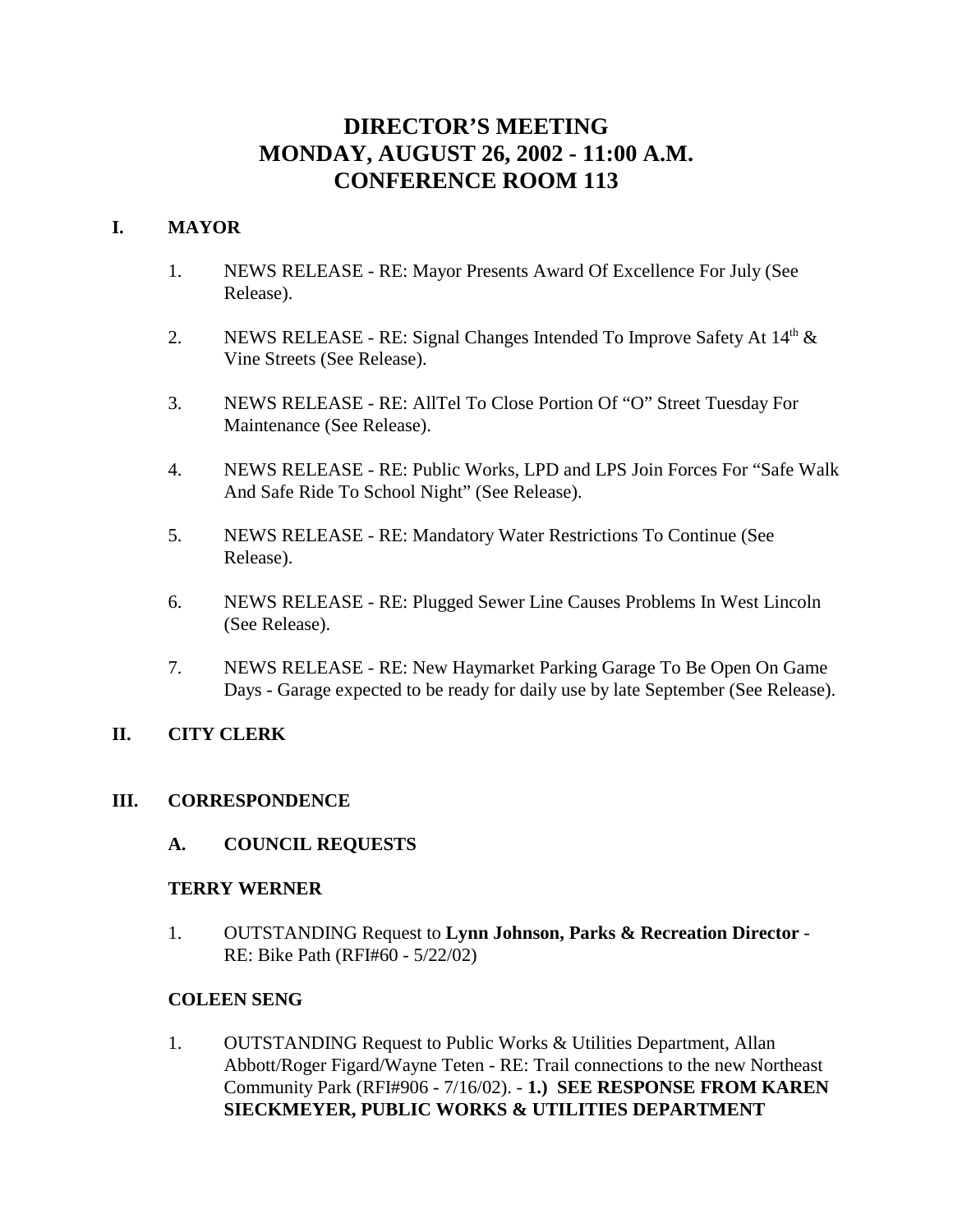# **RECEIVED ON RFI#906-7/17/02 - THIS REQUEST WAS FORWARDED TO LYNN JOHNSON, PARKS & REC. DIRECTOR ON RFI#906 -7/18/02**

- 2. Request to Public Works & Utilities Department, Sidewalks RE: The sidewalk at 4927 Leighton (RFI#907 - 8/13/02). — **1.) SEE RESPONSE FROM HARRY KROOS, PUBLIC WORKS & UTILITIES DEPARTMENT RECEIVED ON RFI#907 - 8/19/02**
- 3. Request to Public Works & Utilities Department RE: Bittersweet Antiques at 2215 N. Cotner Blvd. (RFI#908 - 8/21/02)

# **JONATHAN COOK**

- 1. OUTSTANDING Request to **Dana Roper, City Law Department** RE: Sidewalk out to curb (RFI#75 - 7/8/02)
- 2. Request to Public Works & Utilities Department RE: EB No Right Turn Sign at Normal and South (RFI#77 - 8/19/02)
- 3. Request to Public Works & Utilities Department RE: Intersection of  $33<sup>rd</sup>$  & "O" Streets (RFI#78 - 8/19/02)
- 4. Request to Public Works & Utilities Department RE: No Parking Zone on "D" Street at  $40^{\text{th}}$  (RFI#79 - 8/19/02)

# **JON CAMP**

- 1. Request to Fire Chief Spadt RE: Ambulance Enterprise Fund (RFI#77 8/08/02)
- 2. Memo from Jon Camp to Dana Roper RE: Council action taken 8/19/02 regarding 5 City TV (See Memo).

# **GLENN FRIENDT**

1. Response Letter from Glenn Friendt to Jeffrey Altman, Cane Travel Instructor, Nebraska Commission for the Blind and Visually Impaired - RE: Comments on the StarTran bus system (See Letter).

# **B. DIRECTORS AND DEPARTMENT HEADS**

### **FINANCE/BUDGET**

1. Inter-Department Communication from Steve Hubka - RE: Budget Resolution (See Material).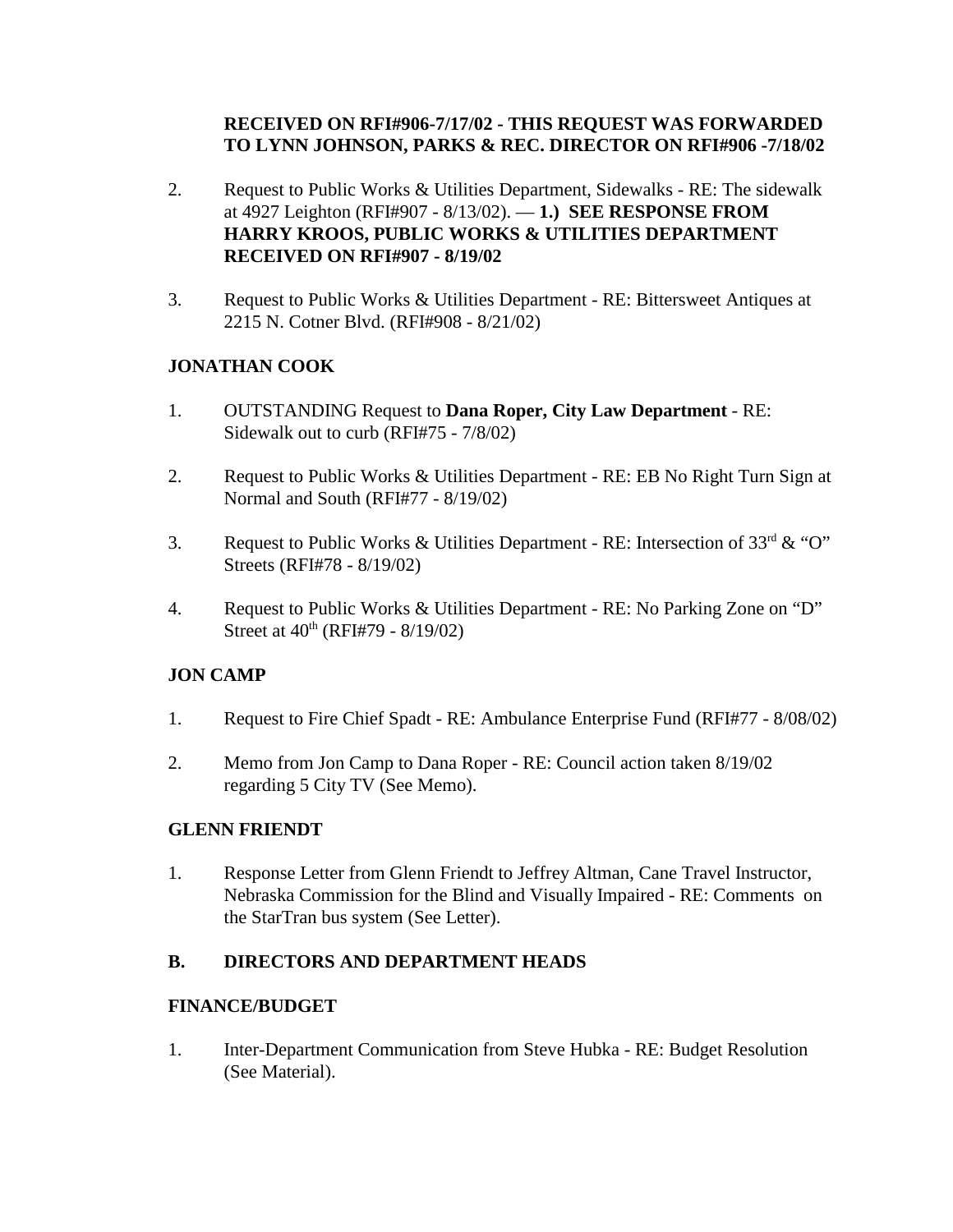# **FINANCE/CITY TREASURER**

 1. Material from Don Herz, Finance Director & Joel L. Wittrock, Asst. City Treasurer - RE: Resolution & Finance Department Treasurer Of Lincoln, Nebraska - Investments Purchased August 12 thru August 16, 2002 (See Material).

# **PERSONNEL**

1. Response Letter from Georgia Glass to Ed Sheridan, President, Lincoln Police Union - RE: Want to clarify what I read to be incorrect information in your letter you wrote that "NAGE did so (made concessions) through the vehicle of their normal contract negotiations" This is incorrect (See Letter).

# **PLANNING**

1. Report from Mike DeKalb - RE: Report - The 2025 Lincoln/Lancaster County Comprehensive Plan with all amendments as adopted by the Lincoln City Council and Lancaster County Board on May 28, 2002 and signed by Mayor Wesely - (Council received their copies of this Report on 8/19/02)(Copy of this Report is on file in the City Council Office).

# **PLANNING COMMISSION FINAL ACTION . . . . .**

- 1. Miscellaneous No. 02004, Amendment to Resolution No. PC-00639, Sutherland Park 1<sup>st</sup> Addition (South 8<sup>th</sup> Street and Pioneers Blvd.) Resolution No. PC-00639A.
- 2. Special Permit No. 1983 (U.S. Hwy 6 & Fletcher Avenue) Resolution No. PC-00759.
- 3. Final Plat No. 02016 Tabitha New Community  $4<sup>th</sup>$  Addition (East of Enterprise Drive, north of Folkways Blvd.) Resolution No. PC-00760.
- 4. Final Plat No. 02022 Ashley Heights  $1<sup>st</sup>$  Addition (N.W.  $43<sup>rd</sup>$  & West Huntington Avenue) Resolution No. PC-00761.
- 5. Comprehensive Plan Conformance No. 02005 (Conservation Easement Northeast of the intersection of Interstate 80 and Oak Creek) Resolution No. PC-00762.

# **PUBLIC WORKS & UTILITIES DEPARTMENT**

1. Response Letter from Ben Higgins, Public Works/Utilities and J. B. Dixon, Lower Platte South NRD to Rob Alderman - RE: Alderwood Subdivision (See Letter).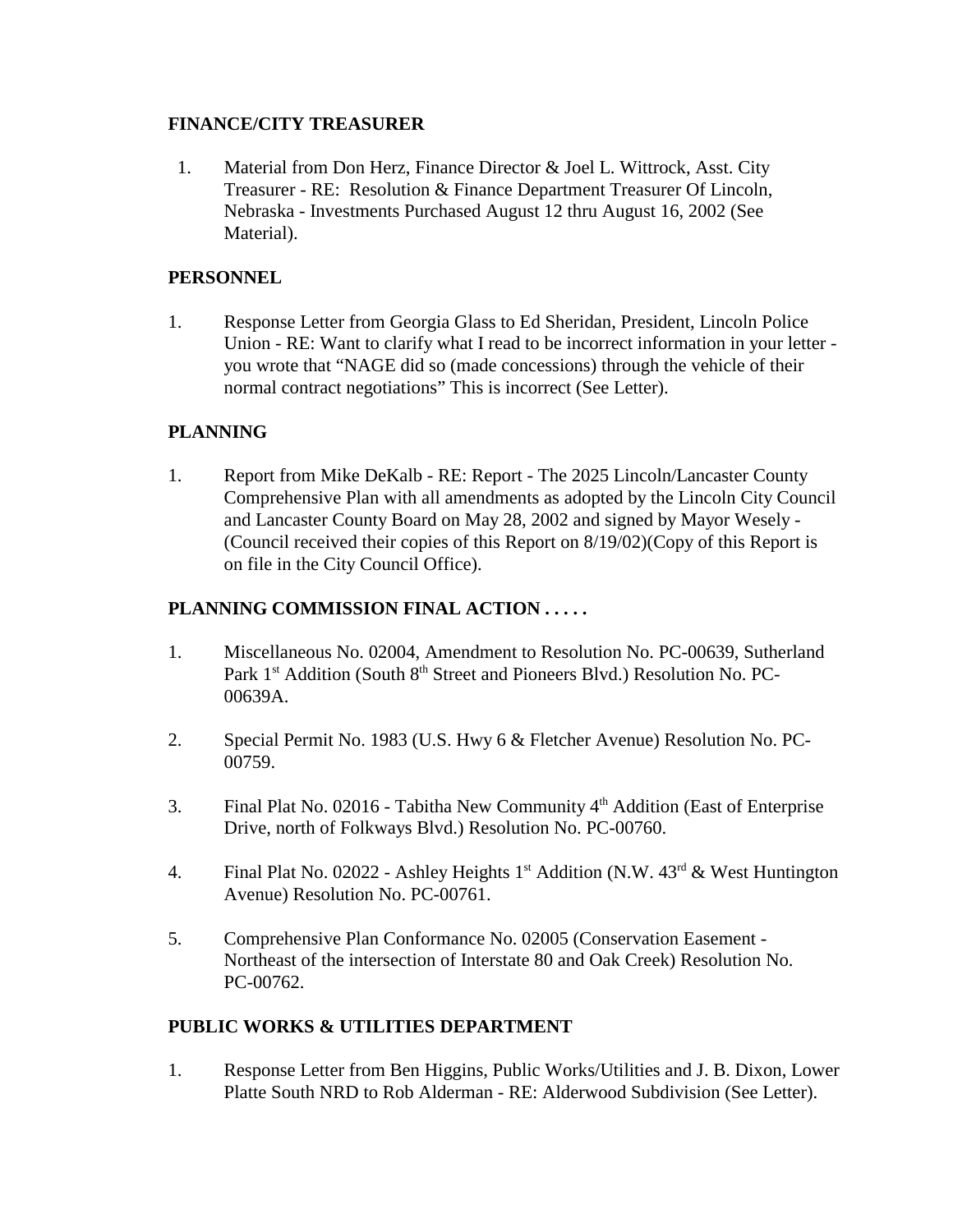# **C. MISCELLANEOUS**

- 1. E-Mail from Beatty Brasch, Lincoln Action Program RE: She has decided to retire from her position at Lincoln Action Program in order to pursue new projects (See E-Mail).
- 2. Letter from Charlie Claus, Executive Vice President, Lincoln Independent Business Association (LIBA) to Fire Chief Mike Spadt - RE: His comments yesterday [August 19<sup>th</sup>] at the City Council Meeting regarding the fire bond issue (See Letter).
- 3. E-Mail from Cathie Petsch & Lea Ann Johnson RE: Community Learning Center Initiatives - August 2002 Update (See E-Mail).
- 4. Letter from Shawn Podraza RE: Municipal Code 15.54 "Occupancy above or below public property" (See Material)
- 5. E-Mail from Carol Brown RE: Impact fee forum (See E-Mail).
- 6. E-Mail from Edward Schnabel RE: The debate on if the City should place bond issues before the voters for sidewalks and fire stations (See E-Mail).

# **IV. DIRECTORS**

# **V. CITY COUNCIL MEMBERS**

# **VI. ADJOURNMENT**

da082602/tjg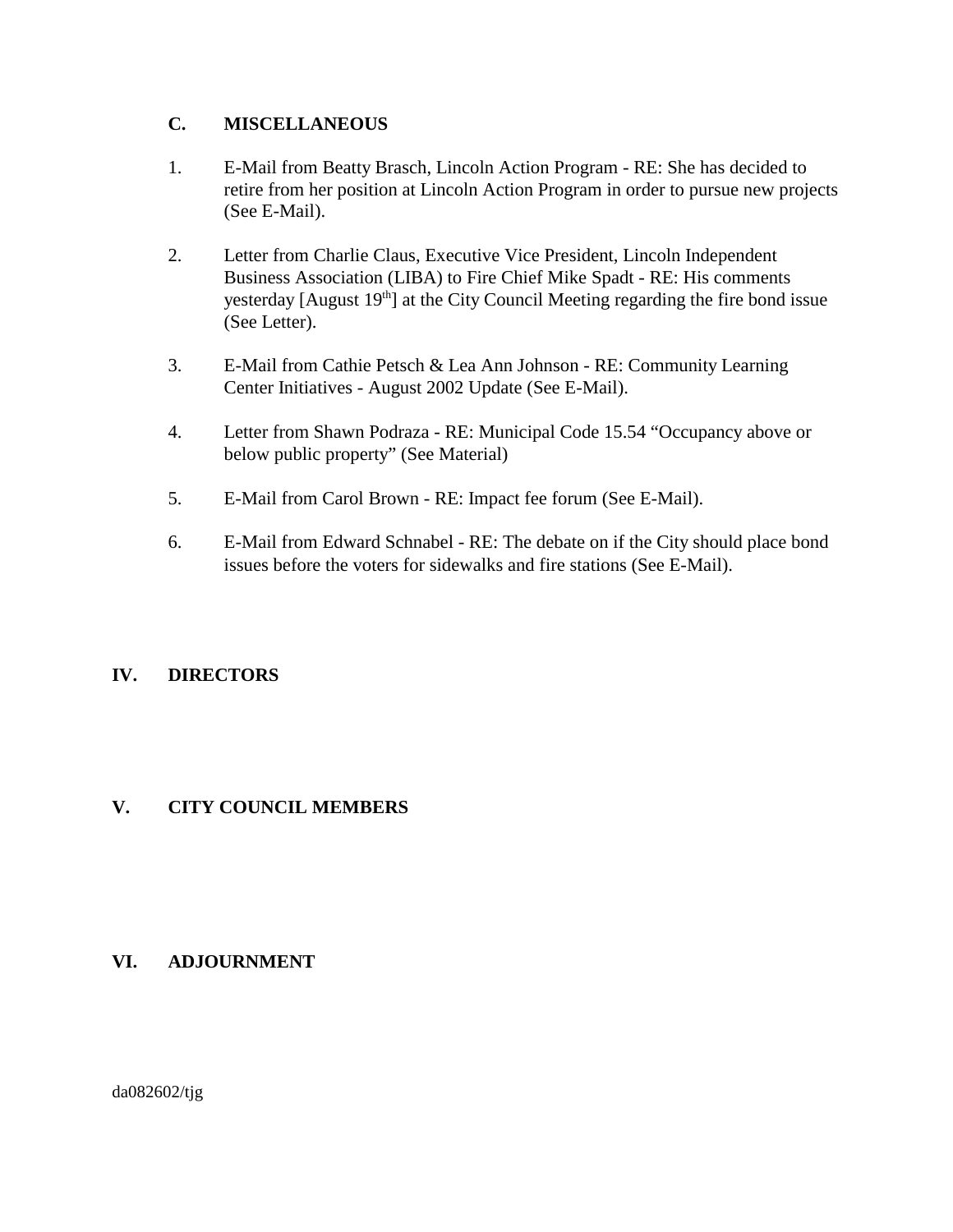# **DIRECTOR'S MEETING MINUTES MONDAY, AUGUST 26, 2002 CONFERENCE ROOM 113**

**Council Members Present:** Jonathan Cook, Chair**;** Jon Camp, Vice-Chair; Coleen Seng, Ken Svoboda, Annette McRoy, Glenn Friendt.

#### **Council Members Absent:** Terry Werner

**Others Present:** Mayor Don Wesely, Mark Bowen, Lin Quenzer, Ann Harrell, Mayor's Office; City Clerk, Joan Ross; Dana Roper, City Attorney; Directors and Department Heads; Darrell Podany, Aide to Council Members Camp, Friendt, & Svoboda; Tammy Grammer, City Council Staff and Nate Jenkins, Lincoln Journal Star Representative.

#### **I. MAYOR**

Mayor Don Wesely stated to Council that he has a number of things that he wants to go over with them. Mayor Wesely stated to Council that on the water situation they have received essentially 6 inches of rain in about a week's time and that was really concentrated in about 5 ½ inches of rain or a little of 5 inches of rain in about 5 days. So, they had quite a bit of rain activity and the question came up about whether or not they lift the water restrictions. Mayor Wesely stated to Council the difficulty is that even though it did rain here, which was a great help and their consumption of water did go down as a result, they are tracking the volume in our wells and their coming back up slightly, since they put the restrictions in place in July. But, their entire well field is a little below 70% of our capacity and so they're really still in trouble and their thought is to let it recharge back up to 88.5% and then they can lift the restrictions and if things go well they can do it in September. Mayor Wesely stated to Council so that's the reason and commented that the water falling here is great and nice, but it's the well field that's depleted and they have to give it sometime to build itself and then they will look at lifting the restrictions.

Mayor Don Wesely stated to Council that the water also caused the sewer line problem, which they probably saw in Southwest Lincoln. Mayor Wesely stated to Council that 'Skoda Construction' had been on probation/suspended from doing some operations and recently they were allowed to do it again and our feeling is that this was an aggrieves error that it had the potential to be disastrous and so they may take some action with them. Mayor Wesely stated to Council just so they know, they have had some prior problems with them. Ms. McRoy stated to Mayor Wesely that she was reading the newspaper and the way they understand it and how they handled some other claims through the City that they filed the claim through the City Attorney's Office and then they referred it onto their construction insurance. Dana Roper stated to Ms. McRoy that Don Taute from the City Attorney's Office is handling this matter and Roger Cole from the Public Works & Utilities Department. Mr. Roper stated to Council that 'Skoda' had a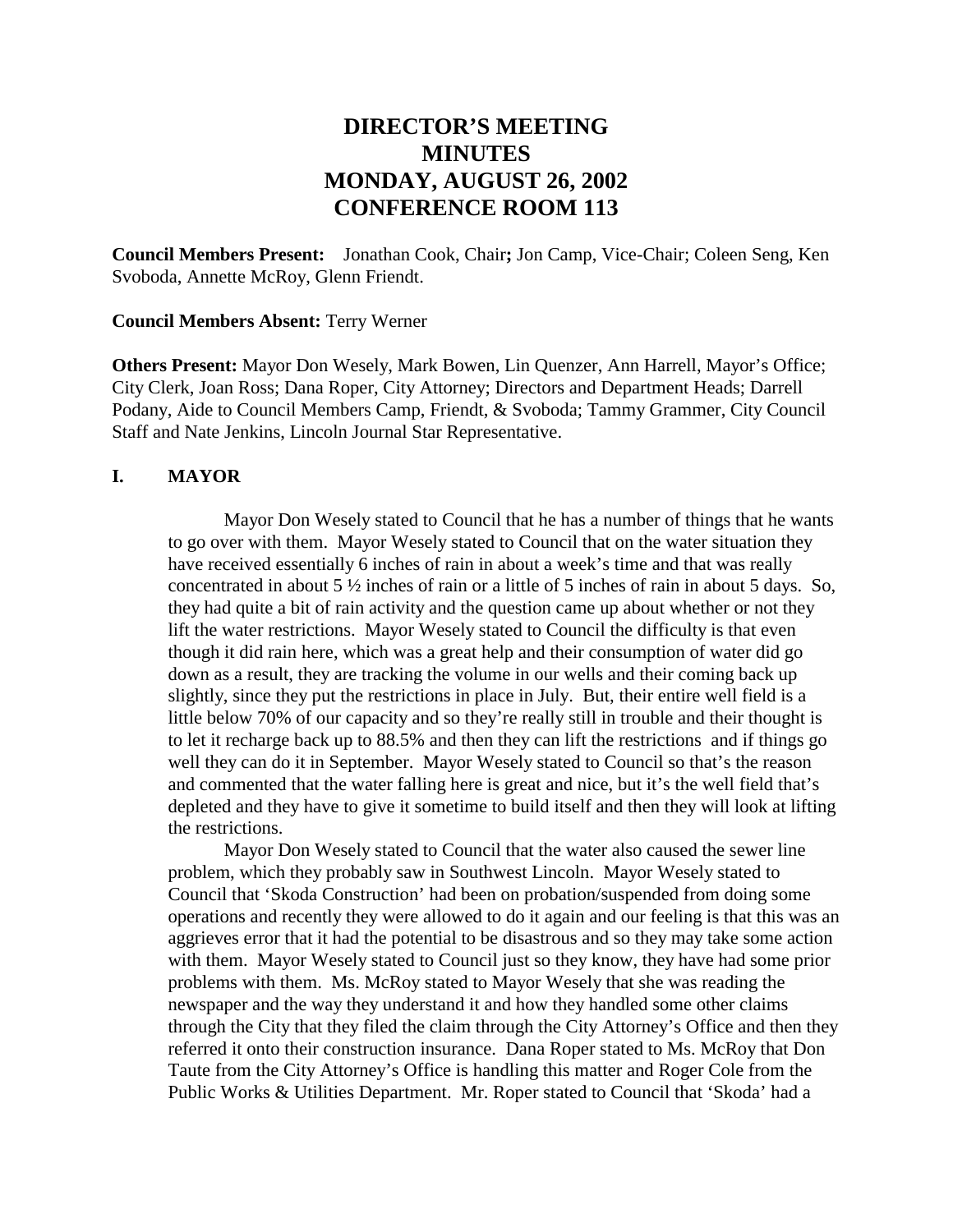contract with Rick Krueger the sub-developer, the developer of the subdivision and indicated that they're handling it and he thinks that they can just proceed with Skoda Insurance and they will refer any claims that they get to Krueger and Skoda. Ms. McRoy stated to Mr. Roper so they will not be seeing any of the claims on their Agenda. Mr. Roper stated to Ms. McRoy 'no' and indicated that it may be on our Agenda because everything that is submitted shows up in one fashion or another, but they will be referring them on. Ms. McRoy stated to Mr. Roper okay. Mayor Wesely stated to Council that they have had problems with them before, which they were suspended in being allowed to do City authorized work and then they reinstated them. Mr. Svoboda stated to Allan Abbott doesn't part of the contract state that when doing open sewer work like this there has to be a City Inspector on site pretty much at all times. Allan Abbott stated to Mr. Svoboda there is a requirement that a City Inspector be there and Mr. Svoboda asked so is the City liable in any of it. Mr. Abbott stated to Mr. Svoboda 'no' and stated that a City Inspector discussed it with their crew when they started and reminded them that they must have their capped plugged at the end of every day. Mr. Svoboda asked Mr. Abbott if they have record of that discussion. Mr. Abbott stated to Mr. Svoboda 'yes'. Mr. Svoboda stated to Mr. Abbott okay and 'thanked' him. Mr. Abbott stated so there should not be any liability on the City part.

Mayor Don Wesely stated to Council that for their information, Don Herz wanted to share with them the figures that they got last week on the Sale Tax Revenues. Mayor Wesely stated to Council the bottom line is that they had nearly a 3% Gross Sales Tax increase and then they saw a significant increase in refunds, which lowered their Net to about 2% growth for the entire year. Mayor Wesely stated to Council so the last few months are looking pretty good. Don Herz went over the hand out with Council, which was passed out to them earlier. [Copy of this material is on file in the City Council Office] Discussion continued with Council, Mayor Wesely and Don Herz on this issue with comments and questions from the Council. Mayor Wesely stated to Council so that's actually good news that the Sales Tax Revenues are creeping back up and the refund is way below last year's and so by the end of next year they'll be in pretty good shape.

Mayor Don Wesely stated to Council that he thought the weekend went very well, which they talked last week about the University starting, schools starting, the State Fair starting, football starting and the Saltdogs all on the same weekend and he thought that they got into good shape and asked Chief Casady if he could kind of update them on how it went. Chief Casady stated to Council that it went well, he would say a piece of cake and indicated that it was a big weekend, but they're getting use to having these big weekends. Chief Casady stated that normally they're throwing in the dynamic of Labor Day weekend on the  $1<sup>st</sup>$  home football game and the State Fair crowd on Labor Day weekend is quite a bit bigger, but it went really-really well. Chief Casady stated to Council that one of the things they noticed was that they had the lowest number of vehicles they had to tow that any of them can remember, which was around 50 cars that they towed. Chief Casady stated to Council that's unusually small and indicated that he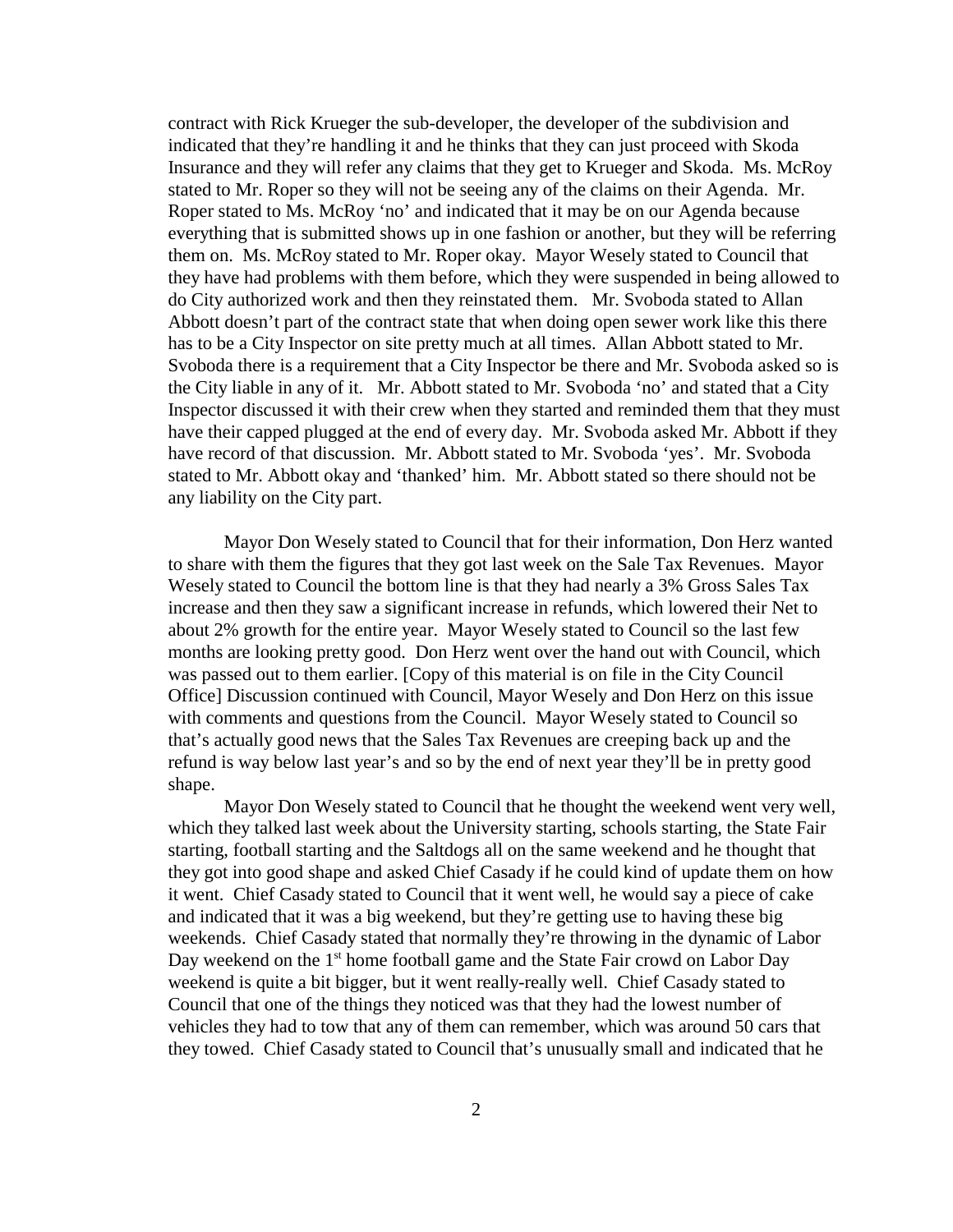thinks basically there is a lot more legal parking available with the Haymarket Park and the new University parking lot at  $17<sup>th</sup> \& 'R'$  Street. Chief Casady stated to Council that the Haymarket Square probably had some where in the neighborhood of 3,500 or maybe 4,000 legal parking stalls and so that seemed to help quite a bit. Chief Casady stated to Council so the weekend went well and they had a really successful weekend and he hopes this holds until the rest of the season.

Mayor Don Wesely asked Chief Casady to share with them about his Kansas City group visiting. Chief Casady stated to Council that they have a delegation with 13 people from Kansas City and the Kansas Police Department here in Lincoln, which is a group of civilians and Police Officers examining community relationship. Chief Casady stated to Council that they were here last night and here all day today and they're staying at the Embassy Suites. Chief Casady stated to Council that they had 'Old Chicago' last night and they're kind of amazed at what our downtown is like being very-very positive.

Mayor Don Wesely stated to Council that they have some good news from the Fire Department and asked Chief Spadt if he would like to share it with them. Chief Spadt stated to Council that approximately 5 years ago the Lincoln Fire Department obtained the accredited status from the Commission on Fire Accreditation International, which they were one of the first Fire Department's in the Country to achieve this status and just recently he is very proud to announce that they have achieved 3 accreditations status. Chief Spadt indicated to Council what that means is that they have an independent audit of their Fire Department and all of the components involved with it, so he wanted to share with them the plaque that they received from the Accreditation of the Commission this last week. Mayor Wesely and Council 'congratulated' Chief Spadt. Mayor Wesely stated that's really impressive. Chief Spadt 'thanked' everyone.

Mayor Don Wesely stated to Council that Nicole Fleck-Tooze has some good news on their Discharge Program. Nicole Fleck-Tooze stated to Council that they received their NPDS Permit from the State of Nebraska for stormwater discharges, which she thinks they remember the discussions as they talked about it relative to the budget. So, they are going to be launching the program and so forth that relate out to meet the requirements of that permit and so they should be in pretty good shape and indicated that they'll be adjusting as they go through with the initial 5 year permit and then it will be re-extended there afterwards. Nicole Fleck-Tooze stated to Council that they are the first one's in the State to receive it. Ms. Seng stated and they've waited how long for it and commented 7 years. Mayor Wesely stated to Ms. Seng 'yes' and noted that this issue is a big deal. Mayor Wesely stated to Council that the stormwater run off a few weeks ago didn't sound like anything that they needed to worry about, but last week they did get a lot of rain and some of the creeks and dams were feeling it and so their glad about that.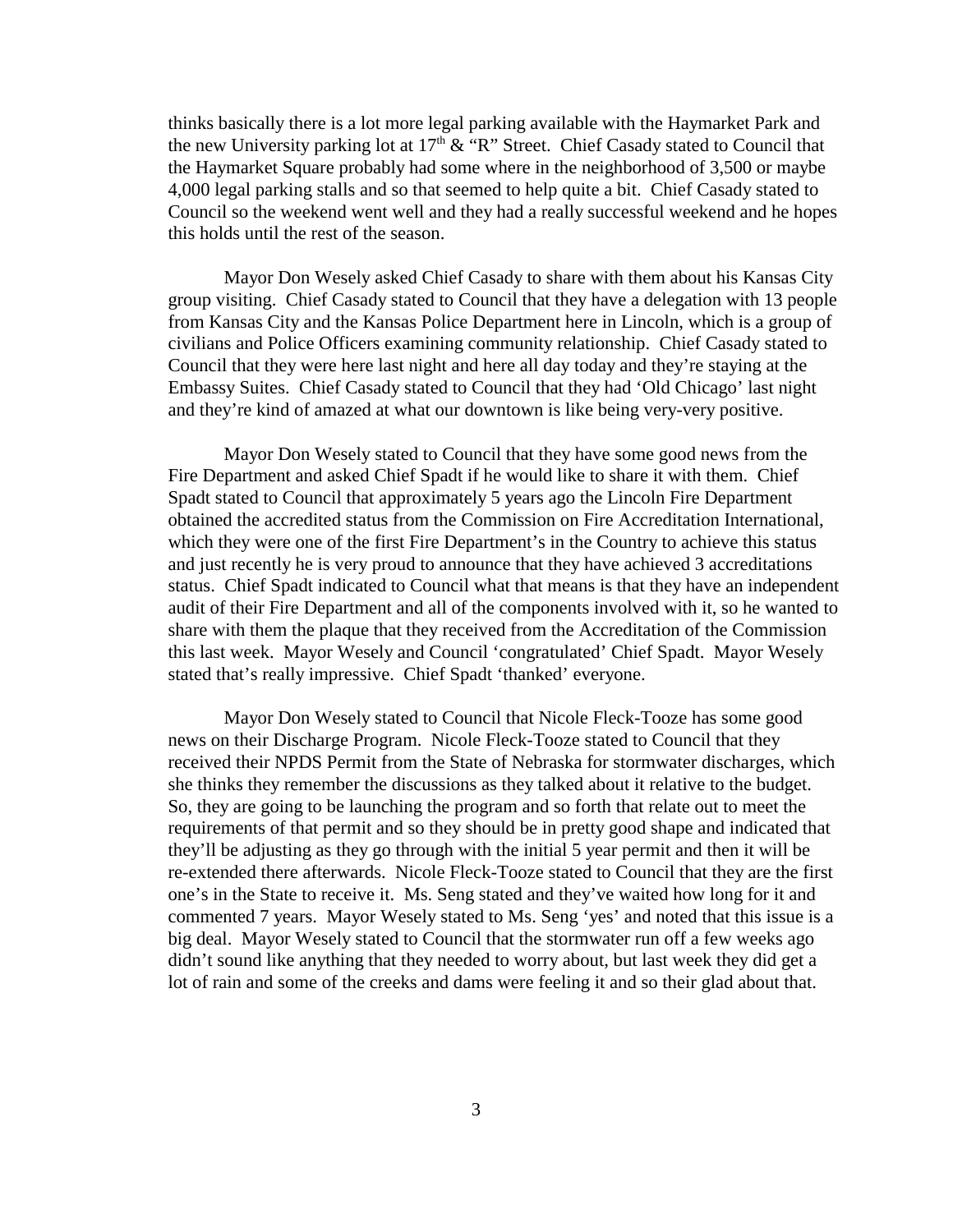Mayor Don Wesely stated to Council that he knows they have the dedication for the Haymarket Parking Garage is a couple of days, but that did go well on Saturday and they're proud to have this addition. Mayor Wesely stated to Council that for their information the Saltdogs were 2,000 in parking space and he talked to Charlie Myer and he thinks that he has pretty much sold it out for the football season. Mayor Wesely stated to Council that he thinks the bridge held its own and so it was a nice improvement.

Mayor Don Wesely stated to Council that Ken [Svoboda] was at the Boy Scout facility opening at 120<sup>th</sup> Street and commented that he doesn't know if anybody else made it out there. Mayor Wesely stated to Council that it is a very nice addition.

Mayor Wesely stated that the Southwest High School officially opened this morning and they're doing really well and so that's going great.

Mayor Wesely stated to Council that they will not meet again next Monday, so he wants to remind them that Marvin Krout will start as Planning Director a week from tomorrow. Mayor Wesely stated to Council that they will have him by that following Monday and so he will start attending these meetings.

Mayor Don Wesely stated to Council that they might have seen the 'Tour of Lincoln' and stated that if they get a chance to go see it at the Old City Hall of the miniatures on what they're proposing. Mayor Wesely stated to Council that they brought a few over for him to look at. Mayor Wesely stated to Council that they are really impressive and he thinks it is going to be a huge success, so if they're interested, they can take a look at them. Mayor Wesely stated to Council that they're securing sponsors now for \$3,000 and they haven't really made a major effort and they have already gotten 11 lined up and so he thinks it is going very well.

Mr. Camp stated to Chief Casady that during the weekend there was a big van or vehicle parked by the Holiday Inn for a Casino, a web-base Casino, debt, gambling or whatever and he knows that Captain Joy Citta was looking at it, but they were handing out a lot of literature and it had some nudity in it. Mr. Camp stated to Chief Casady that he had some people come up to him and express some concerns about it and stated that he assumes they were plugging the meters. Chief Casady stated to Mr. Camp that he will talk to Captain Citta about it. Mr. Camp stated to Chief Casady okay. Ms. McRoy stated that she also saw the van.

Ms. Seng asked if the University pays for all of the Police and asked if this was a touching question and commented should she not be asking it. Chief Casady stated to Ms. Seng 'no' they don't and 'no' it's not touching. Ms. Seng stated to Chief Casady okay. Chief Casady stated that their overtime expenses for every home football game is a little over \$12,000 and their total expenses is a little over \$14,000 averaging. Ms. Seng stated to Chief Casady that her and Annette [McRoy] was at the Center Team Meeting on Wednesday morning and they came away from that meeting wondering about it. Ms. Seng commented that's a lot of money and Chief Casady stated 'yes' it is. Ms. McRoy stated that she's going to be looking into this issue a little bit further. Mr. Cook stated to Ms. McRoy okay.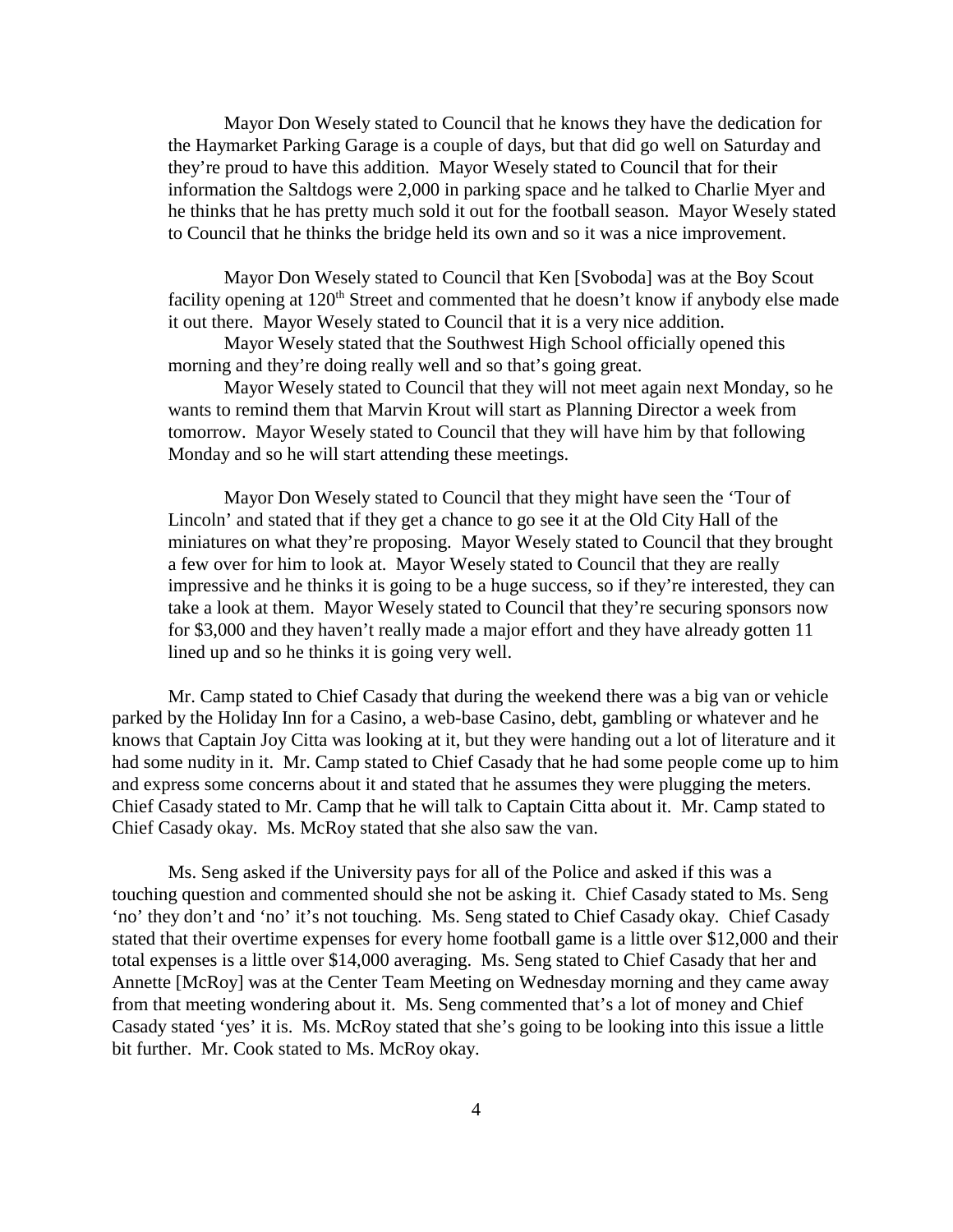- 1. NEWS RELEASE RE: Mayor Presents Award Of Excellence For July. NO COMMENTS
- 2. NEWS RELEASE RE: Signal Changes Intended To Improve Safety At  $14<sup>th</sup>$  & Vine Streets. — NO COMMENTS
- 3. NEWS RELEASE RE: AllTel To Close Portion Of "O" Street Tuesday For Maintenance. — NO COMMENTS
- 4. NEWS RELEASE RE: Public Works, LPD and LPS Join Forces For "Safe Walk And Safe Ride To School Night". — NO COMMENTS
- 5. NEWS RELEASE RE: Mandatory Water Restrictions To Continue. Mayor Don Wesely mentioned this issue during his comments to Council under "I. Mayor". (See that discussion)
- 6. NEWS RELEASE RE: Plugged Sewer Line Causes Problems In West Lincoln. — Mayor Don Wesely mentioned this issue during his comments to Council under "I. Mayor". (See that discussion)
- 7. NEWS RELEASE RE: New Haymarket Parking Garage To Be Open On Game Days - Garage expected to be ready for daily use by late September. — Mayor Don Wesely mentioned this issue during his comments to Council under "I. Mayor". (See that discussion)

#### **II. CITY CLERK**

City Clerk Joan Ross stated to Council that in regards to Item 4 [ Approving the appointment of Terry Werner to the Utility Billing Check-Off Program Board a for oneyear term from September 1, 2002 through August 31, 2003] they received in their packets the substitute Resolution because they are appointing only Terry Werner in part of the City Council and the rest of them will be appointed separately.

City Clerk Joan Ross stated to Council that she handed out to them a Resolution and an Agreement for Item #5 regarding Cedars Northbridge [02R-182 – Approving the Cedars Northbridge Redevelopment Agreement between the City and Cedars Youth Services, Inc. for redevelopment of the property located at 1535 N.  $27<sup>th</sup>$  Street, within the North  $27<sup>th</sup>$  Street Redevelopment Plan, as a community center providing services for families and youth]. City Clerk Joan Ross stated to Council that it has been signed now and so they're all set to move forward on it.

City Clerk Joan Ross stated to Council that she doesn't have anything else to report, unless they have questions for her. Council had no questions.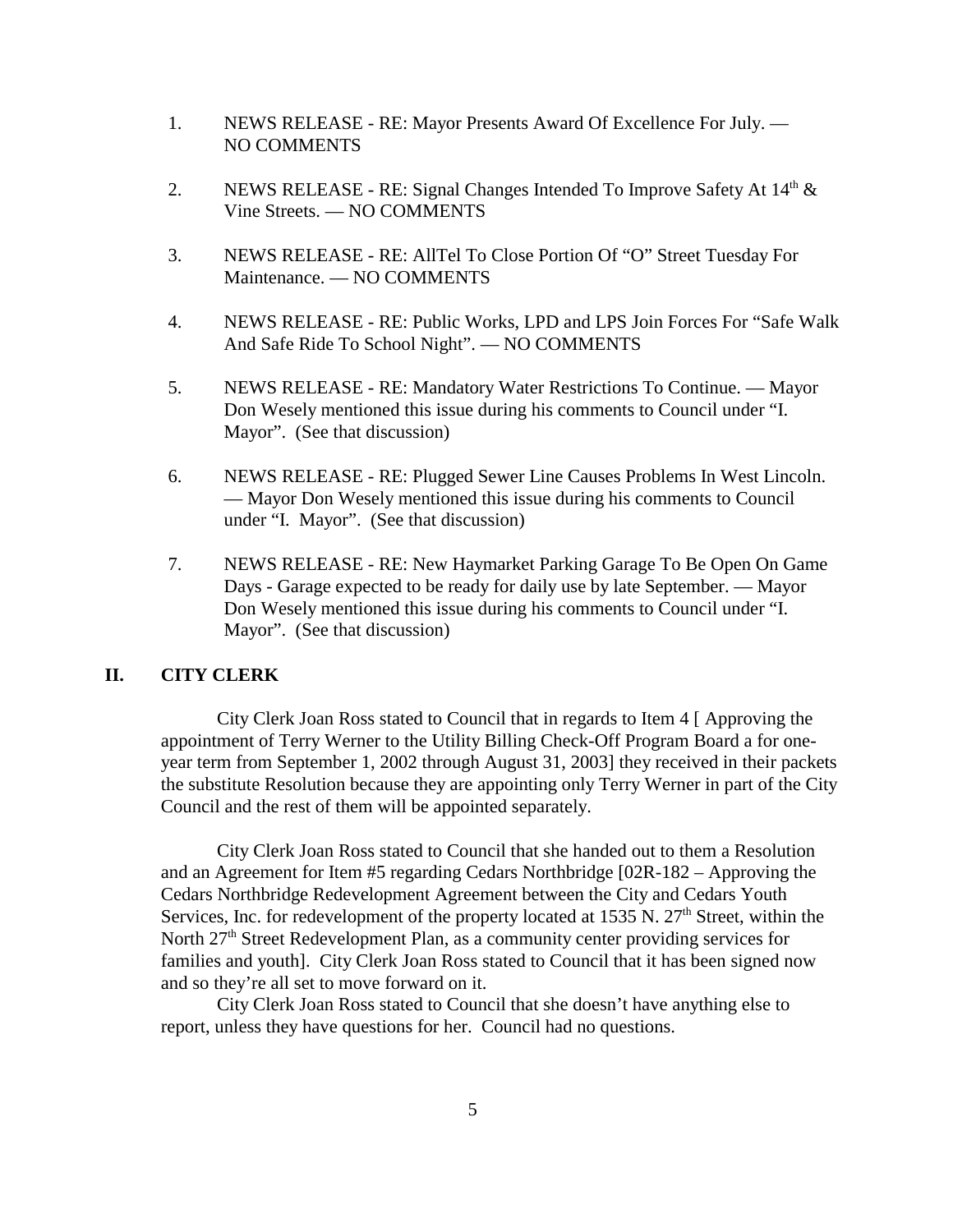#### **III. CORRESPONDENCE**

## **A. COUNCIL REQUESTS**

### **TERRY WERNER**

1. OUTSTANDING Request to **Lynn Johnson, Parks & Recreation Director** - RE: Bike Path (RFI#60 - 5/22/02). — TERRY WERNER ABSENT - NO COMMENTS

#### **COLEEN SENG**

Ms. Seng 'thanked' all of the departments for their responses to her Requests For Information.

- 1. OUTSTANDING Request to Public Works & Utilities Department, Allan Abbott/Roger Figard/Wayne Teten - RE: Trail connections to the new Northeast Community Park (RFI#906 - 7/16/02). - **1.) SEE RESPONSE FROM KAREN SIECKMEYER, PUBLIC WORKS & UTILITIES DEPARTMENT RECEIVED ON RFI#906-7/17/02 - THIS REQUEST WAS FORWARDED TO LYNN JOHNSON, PARKS & REC. DIRECTOR ON RFI#906 -7/18/02. —** NO COMMENTS
- 2. Request to Public Works & Utilities Department, Sidewalks RE: The sidewalk at 4927 Leighton (RFI#907 - 8/13/02). — **1.) SEE RESPONSE FROM HARRY KROOS, PUBLIC WORKS & UTILITIES DEPARTMENT RECEIVED ON RFI#907 - 8/19/02. —** NO COMMENTS
- 3. Request to Public Works & Utilities Department RE: Bittersweet Antiques at 2215 N. Cotner Blvd. (RFI#908 - 8/21/02). — Mr. Cook stated to Ms. Seng that he would just note that on this issue regarding the Antique Store that they have asked for a Pre-Council Meeting to be scheduled independently from the Sidewalk Space Ordinance changes because this is commercial space. Mr. Cook stated that after some discussions with Lynn [Johnson] there are more complicated issues here and the Sign Ordinance may even come into play and this really is a different area. So, they will go ahead with the Pre-Council on it soon, whenever the departments talk to Joan Ray and work it out.

### **JONATHAN COOK**

1. OUTSTANDING Request to **Dana Roper, City Law Department** - RE: Sidewalk out to curb (RFI#75 - 7/8/02). — NO COMMENTS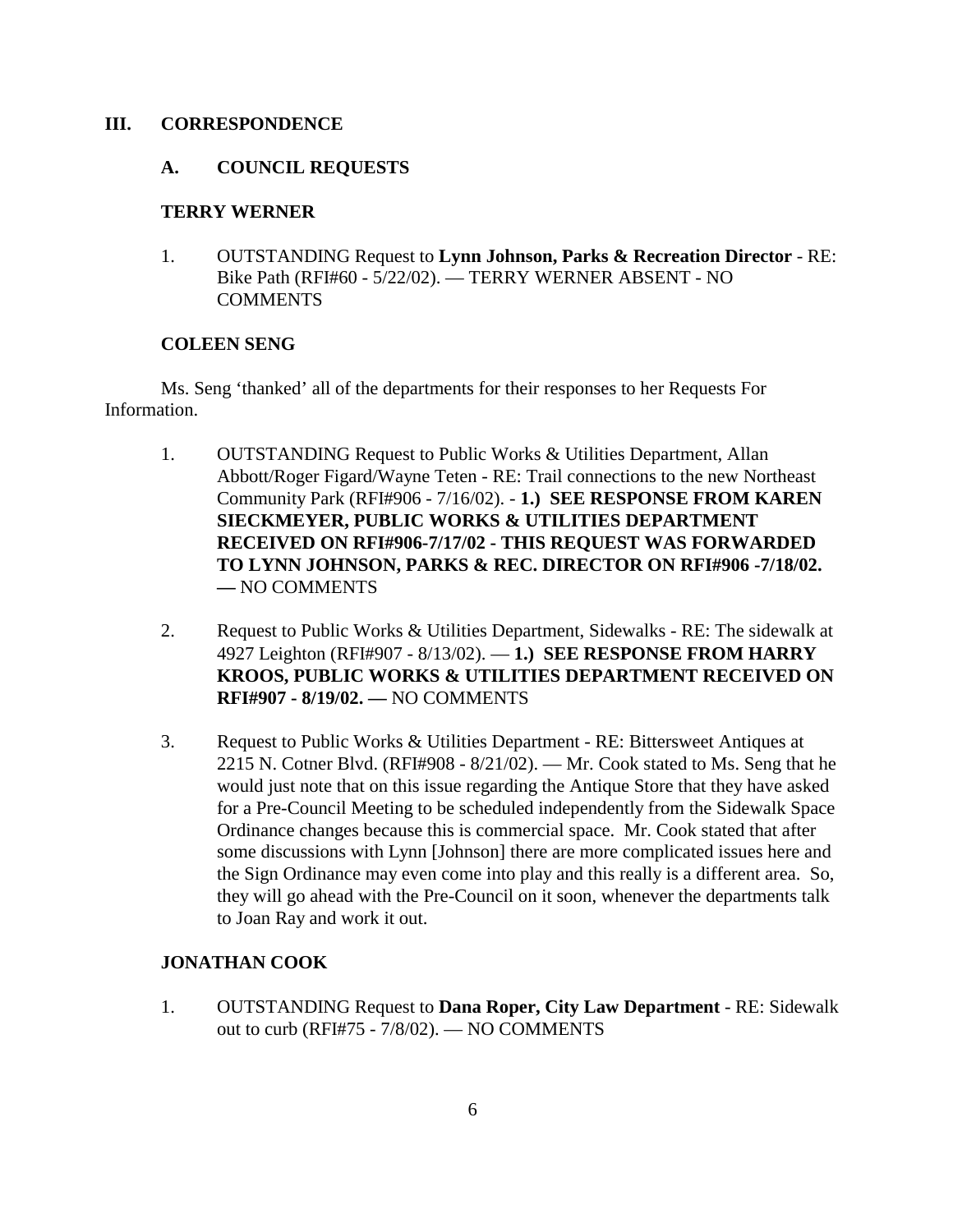- 2. Request to Public Works & Utilities Department RE: EB No Right Turn Sign at Normal and South (RFI#77 - 8/19/02). — NO COMMENTS
- 3. Request to Public Works & Utilities Department RE: Intersection of 33rd & "O" Streets (RFI#78 - 8/19/02). — NO COMMENTS
- 4. Request to Public Works & Utilities Department RE: No Parking Zone on "D" Street at  $40<sup>th</sup>$  (RFI#79 -  $8/19/02$ ). — NO COMMENTS

#### **JON CAMP**

- 1. Request to Fire Chief Spadt RE: Ambulance Enterprise Fund (RFI#77 8/08/02). — Mr. Camp asked Chief Spadt if he knows when he might get a response to this Request For Information (#77). Chief Spadt stated to Mr. Camp 'soon'.
- 2. Memo from Jon Camp to Dana Roper RE: Council action taken 8/19/02 regarding 5 City TV. — Mr. Cook stated that they will be discussing this issue at the "Noon" Meeting today.

## **GLENN FRIENDT**

1. Response Letter from Glenn Friendt to Jeffrey Altman, Cane Travel Instructor, Nebraska Commission for the Blind and Visually Impaired - RE: Comments on the StarTran bus system. — Mr. Friendt stated that he doesn't get upset very often, but he doesn't think he waived his right to protect his reputation, so when Mr. Altman surmised on what he meant by what he said and indicated that is what triggered this response about the StarTran bus system.

Mr. Friendt asked the Law Department and the Public Works & Utilities Department about what is being done with the culvert protection in AirPark where the child fell in. Mr. Friendt stated that this is the one where the neighbors have said look they'll raise the funds and they'll do the labor to put up some sort of a protected advice and they'll do it for free and on whatever standards are used on other places. Mr. Friendt stated that he has had some constituents contact him who are willing to help fund it. Nicole Fleck-Tooze stated to Mr. Friendt the last that she heard on it on what was requested was to put in a chain length fence, which did not meet their standards. Ms. Tooze stated to Mr. Friendt that she believes the information was passed on through Dana [Roper] of what their standards are on it and she has not heard anything further that they were willing to meet those standards or not. Mr. Friendt stated to Ms. Tooze okay.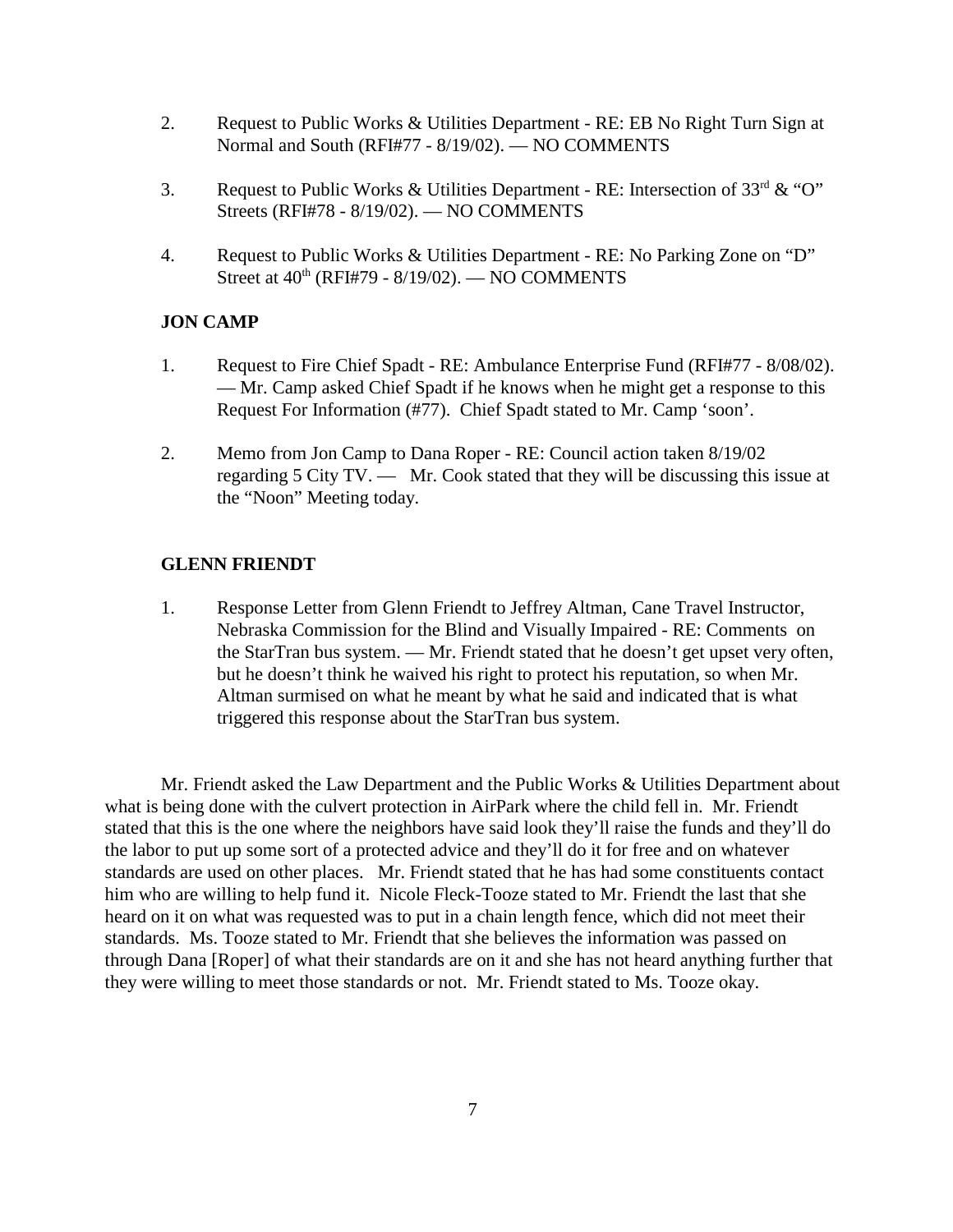Mr. Friendt stated to Chief Spadt the presentation last week, which he had indicated that they could get a hard copy of the power pointer and indicated that he would like an electronic copy of it. Chief Spadt stated to Mr. Friendt okay and stated that it was his understanding that the electronic copy came over, but if it didn't, he can get a hard copy to him. Mr. Friendt stated to Chief Spadt that he will check on it. Chief Spadt stated to Mr. Friendt okay. Ms. McRoy stated to Chief Spadt that they still need hard copies of it. Chief Spadt stated to Ms. McRoy that they'll take care of it.

Mr. Friendt stated to Chief Casady that they have an applicant for 'B& B' on the Grainger House today [Item #7, 02R-184 – Special Permit 1966 - Application of La Mountain Trust for authority to use the designated landmark Joseph Grainger House for four dwelling units and two bed and breakfast suites on property generally located at the northwest corner of  $20<sup>th</sup>$  & B Street] and he was wondering if he knows or can he check before this afternoon on the applicant regarding his criminal record. Chief Casady stated to Mr. Friendt that he would be happy to do that. Mr. Friendt 'thanked' Chief Casady and stated that he has had some contact by various neighbors about some concerns that they have on the activity that they consider suspicious going on at that property and asked him if he is aware of any activity that would have caught the attention of his officers. Chief Casady stated to Mr. Friendt that he will also check on that. Mr. Friendt stated to Chief Casady okay and 'thanked' him.

#### **B. DIRECTORS AND DEPARTMENT HEADS**

#### **FINANCE/BUDGET**

1. Inter-Department Communication from Steve Hubka - RE: Budget Resolution. — Mr. Cook stated that this is the Budget Resolution for today.

#### **FINANCE/CITY TREASURER**

 1. Material from Don Herz, Finance Director & Joel L. Wittrock, Asst. City Treasurer - RE: Resolution & Finance Department Treasurer Of Lincoln, Nebraska - Investments Purchased August 12 thru August 16, 2002. — NOTED WITHOUT **COMMENTS** 

#### **PERSONNEL**

1. Response Letter from Georgia Glass to Ed Sheridan, President, Lincoln Police Union - RE: Want to clarify what I read to be incorrect information in your letter you wrote that "NAGE did so (made concessions) through the vehicle of their normal contract negotiations" This is incorrect. — Ms. Seng stated that she just wanted to tell Georgia Glass that this was quite a letter that she wrote. Georgia Glass 'thanked' Ms. Seng.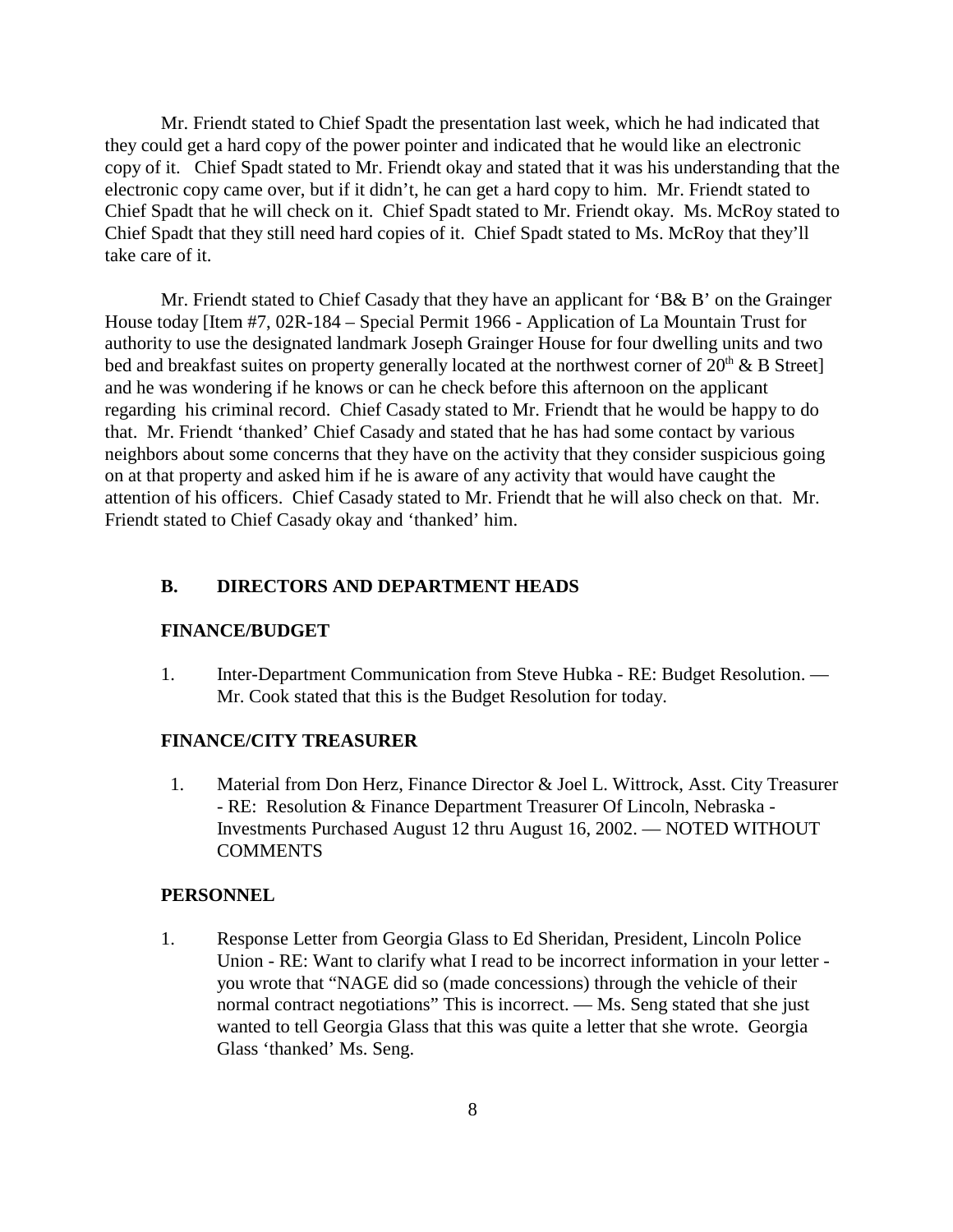## **PLANNING**

1. Report from Mike DeKalb - RE: Report - The 2025 Lincoln/Lancaster County Comprehensive Plan with all amendments as adopted by the Lincoln City Council and Lancaster County Board on May 28, 2002 and signed by Mayor Wesely - (Council received their copies of this Report on 8/19/02)(Copy of this Report is on file in the City Council Office). — NOTED WITHOUT COMMENTS

# **PLANNING COMMISSION FINAL ACTION . . . . .**

- 1. Miscellaneous No. 02004, Amendment to Resolution No. PC-00639, Sutherland Park 1<sup>st</sup> Addition (South 8<sup>th</sup> Street and Pioneers Blvd.) Resolution No. PC-00639A. — NOTED WITHOUT COMMENTS
- 2. Special Permit No. 1983 (U.S. Hwy 6 & Fletcher Avenue) Resolution No. PC-00759. — NOTED WITHOUT COMMENTS
- 3. Final Plat No. 02016 Tabitha New Community  $4<sup>th</sup>$  Addition (East of Enterprise Drive, north of Folkways Blvd.) Resolution No. PC-00760. — NOTED WITHOUT COMMENTS
- 4. Final Plat No. 02022 Ashley Heights  $1<sup>st</sup>$  Addition (N.W.  $43<sup>rd</sup>$  & West Huntington Avenue) Resolution No. PC-00761. — NOTED WITHOUT COMMENTS
- 5. Comprehensive Plan Conformance No. 02005 (Conservation Easement Northeast of the intersection of Interstate 80 and Oak Creek) Resolution No. PC-00762. — NOTED WITHOUT COMMENTS

### **PUBLIC WORKS & UTILITIES DEPARTMENT**

1. Response Letter from Ben Higgins, Public Works/Utilities and J. B. Dixon, Lower Platte South NRD to Rob Alderman - RE: Alderwood Subdivision. — NOTED WITHOUT COMMENTS

### **C. MISCELLANEOUS**

- 1. E-Mail from Beatty Brasch, Lincoln Action Program RE: She has decided to retire from her position at Lincoln Action Program in order to pursue new projects. — NOTED WITHOUT COMMENTS
- 2. Letter from Charlie Claus, Executive Vice President, Lincoln Independent Business Association (LIBA) to Fire Chief Mike Spadt - RE: His comments yesterday [August 19<sup>th</sup>] at the City Council Meeting regarding the fire bond issue. — NOTED WITHOUT COMMENTS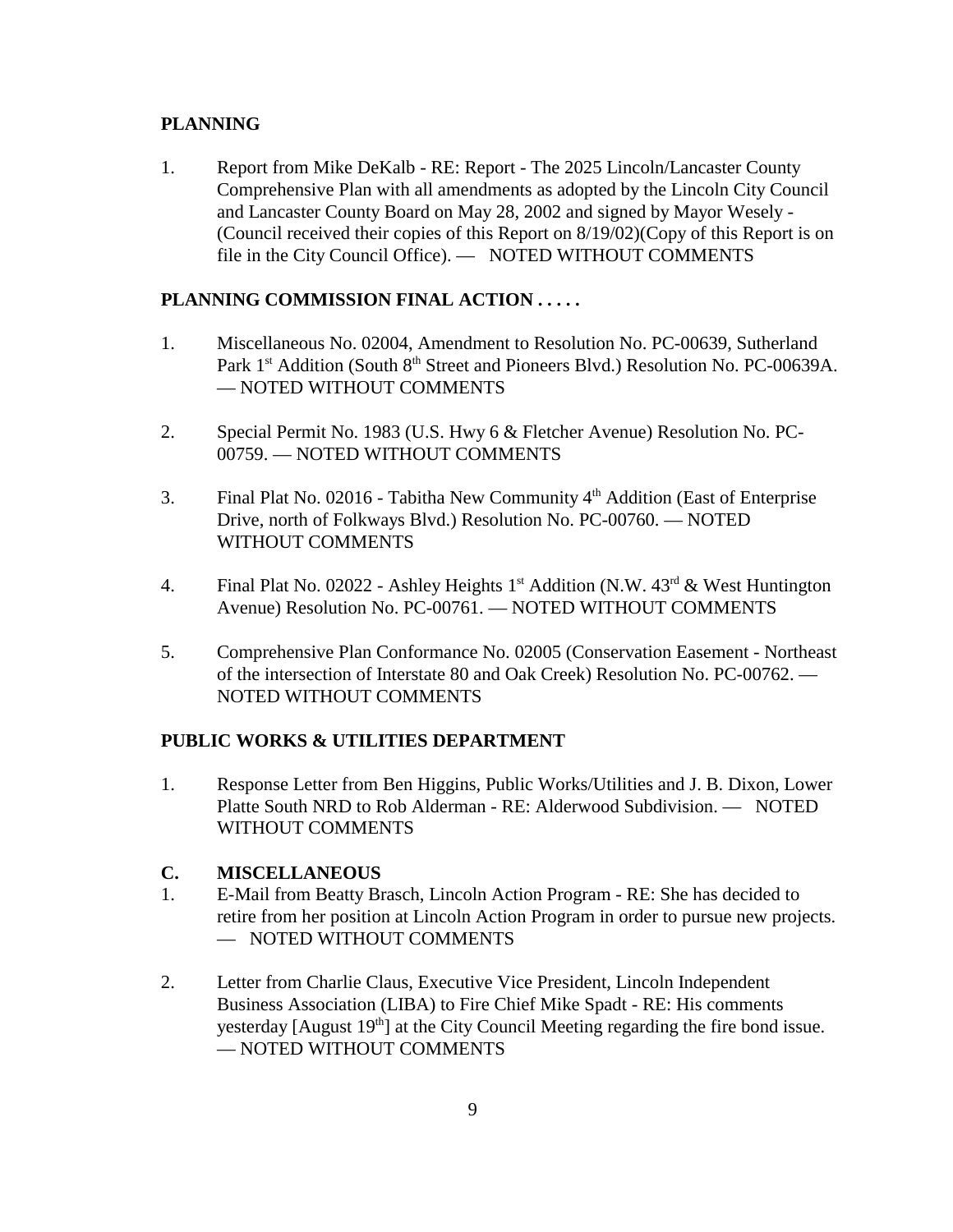- 3. E-Mail from Cathie Petsch & Lea Ann Johnson RE: Community Learning Center Initiatives - August 2002 Update. — NOTED WITHOUT COMMENTS
- 4. Letter from Shawn Podraza RE: Municipal Code 15.54 "Occupancy above or below public property". — Mr. Cook stated that this letter is regarding Shawn Podraza's improvements and he sent them a picture. Mayor Wesely commented that it looks pretty cool and Mr. Cook stated that's amazing, look at the investment that he has made and they still charge him to lease the space. Mr. Cook stated that he appreciates Mr. Podraza sending this in and indicated that this is part of the ordinance that they are working on and so they're trying to fix it. Ms. Seng commented see what one can do. Mr. Cook stated that Mr. Podraza has done a beautiful job. Ms. McRoy asked Mr. Cook if he could send a letter back to Mr. Podraza letting him know that they are working on it. Mr. Cook stated to Ms. McRoy 'yes', he will and indicated that he left him a voice mail message. Ms. McRoy stated that she has also been talking to him.
- 5. E-Mail from Carol Brown RE: Impact fee forum. Mr. Cook stated that they will be discussing this issue at the "Noon" Meeting today.
- 6. E-Mail from Edward Schnabel RE: The debate on if the City should place bond issues before the voters for sidewalks and fire stations. — Ms. Seng asked if they could get the Law Department to respond to this E-Mail because he is really asking about whether they get to vote on Antelope Valley like they voted on the Libraries, Fire or Trails. Mayor Wesely stated that the answer is pretty simple there is no bond to do Antelope Valley. Ms. Seng stated 'yes' and so could it come from the Law Department. Dana Roper stated that they will respond to it.

# **ADDENDUM (For August 26th)**

# **I. MAYOR**

1. NEWS RELEASE - RE: Plugged Sewer Line Causes Problems In West Lincoln. — Mayor Don Wesely mentioned this issue during his comments to Council under "I. Mayor". (See that discussion)

# **II. CITY CLERK - NONE**

# **III. CORRESPONDENCE**

- **A. COUNCIL REQUESTS NONE**
- **B. DIRECTORS AND DEPARTMENT HEADS NONE**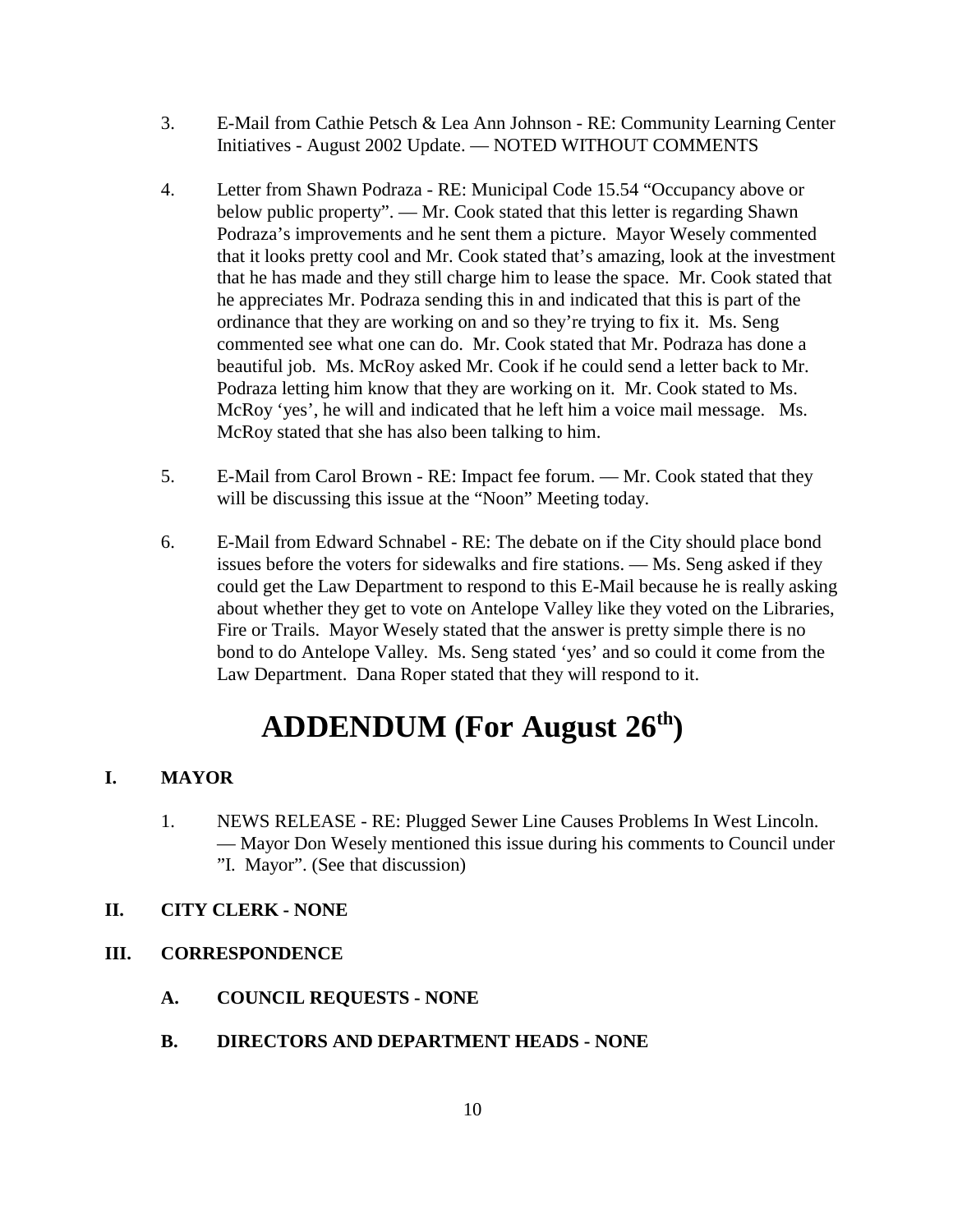### **C. MISCELLANEOUS**

- 1. E-Mail from Ron Case RE: Requesting that you support the imposition of impact fees. ---- NOTED WITHOUT COMMENTS
- 2. Letter from Jon Carlson, President, Near South Neighborhood Association RE: The item concerning 1970 "B" Street, the Joseph Grainger House - Mt. Emerald Landmark District. — Mr. Cook stated that this is a letter from the Near South Neighborhood Association supporting a particular compromise regarding B&B applying for the Grainger House. Mr. Cook noted that separate from their Director's Addendum is a petition signed by quite a few of the nearby neighbors who are opposed to it and they don't want to compromise.
- 3. E-Mail from John Cutler, Community Resources Coordinator, Community Blood Bank of the Lancaster County Medical Society - RE: "Thanks" to all of you for your support of the Community Blood Bank as we open our new downtown donor center at 131 South 13<sup>th</sup>. Our formal Grand Opening this past week was outstanding. — NOTED WITHOUT COMMENTS

## **IV. DIRECTORS**

**PUBLIC WORKS & UTILITIES DEPARTMENT** - [Allan Abbott handed out to Council a response letter regarding the One and Six Year Streets and Highways Programs for 66th Street, "O" Street to Taylor Park Drive] Allan Abbott stated to Council that one thing they are going to be asked about this afternoon is on the Budget of the CIP. Mr. Abbott stated to Council that there was one letter that came in as a result of the Public Hearing on the Six Year CIP and this is a response to that, so hopefully it will take care of the individual respondent. But, again that was the only comment that they received as the result of the Public Hearing on the CIP.

**PARKS & RECREATION DEPARTMENT - Lynn Johnson stated to Council that** Woods pool was closed on Saturday due to the weather conditions. Mr. Johnson stated to Council that they would have been opened this weekend [inaudible] and they will be open next weekend as well and then unfortunately it was closed even yesterday because of the water quality issues. Mr. Johnson stated to Council that they have a problem with one of the sanitation coordination system, so he just wanted to let them know in case they hear something about it. Mr. Johnson stated to Council that they are planning to be open on Saturday, Sunday and Monday afternoon pending on the weather conditions.

#### **V. CITY COUNCIL MEMBERS**

#### **TERRY WERNER - ABSENT**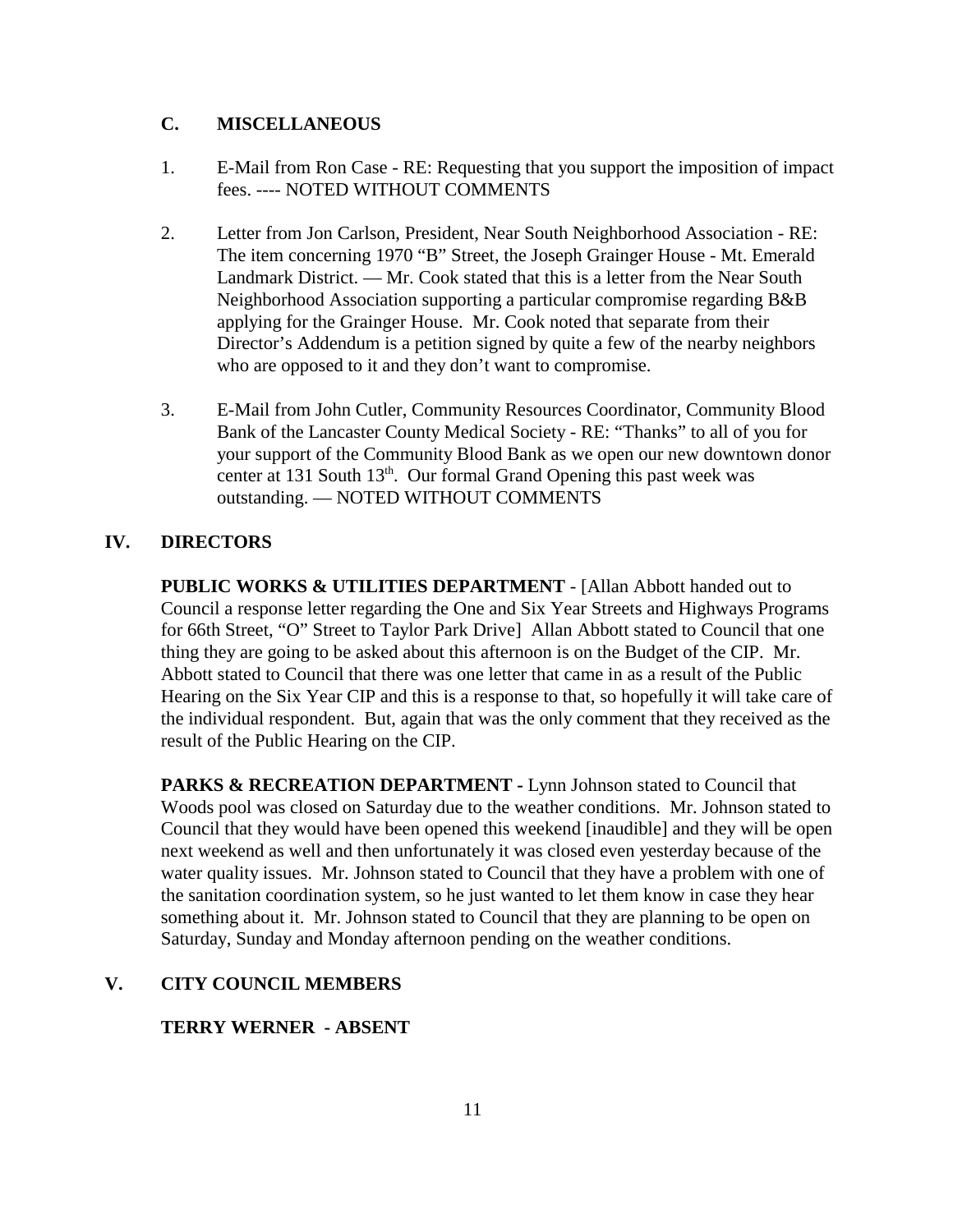#### **KEN SVOBODA - NO COMMENTS**

#### **ANNETTE McROY - NO COMMENTS**

#### **JON CAMP**

Mr. Camp asked Allan Abbott if he could tell Jim Visger 'Thank-you'. Mr. Camp stated that Jim [Visger] met with Greg Nielsen from the Southfork Homeowners Association and then Doug Luedtke called and he thinks in about an hour they got everything cleared up on the water billing situation. Mr. Camp stated to Mr. Abbott the constituent that called in had been over billed or whatever and it got taken care of right away and so that is just an excellent example of how City Government works efficiently. Mr. Camp stated that he really appreciates it.

Mr. Camp stated to Allan Abbott that he has a question for him on the status of the plan regarding the 84th & Pioneers Street widening. Mr. Camp stated to Mr. Abbott that he thought after the meeting there was going to be a fall meeting and asked if there has been any scheduling of that meeting. Mr. Abbott stated to Mr. Camp 'no', but he will let him know as soon as they get it scheduled. Mr. Camp stated to Mr. Abbott okay.

Mr. Camp stated to Allan Abbott that he had two people from the Insurance Industrial call him last week after their discussion of the Public Hearing on the sidewalk bond and they asked him to please direct the City that homeowners are liable if somebody is hurt on the sidewalk in front of them. Mr. Camp stated to Mr. Abbott that he thinks that he had made the statement that the additional liability for the property owners is entered on themselves. Mr. Abbott stated to Mr. Camp that his understanding is that the City is liable for it and asked Dana [Roper] about it. Dana Roper stated that if they have notice, they're the primary participant. Mr. Cook stated to Mr. Camp is he sure that there's not some issues being confused on it and stated that if the sidewalk is broken and the City hasn't fixed it and if they know about it that maybe the City is liable for it, but if they haven't scooped it and someone slips then the property owners are liable. Mr. Camp stated that maybe they ought to correct that because again he just has these two Insurance Industrial that say they process claims all the time for property owners and so maybe it is a semantic issue. Mr. Camp stated that he just wanted to mention it because they had watched the Public Hearing on it. Dana Roper stated to Mr. Camp that if he has the telephone numbers of the people that called him that they can give them a call and see what they have in mind. Mr. Camp stated to Mr. Roper okay.

Mr. Camp stated to Marc Wullschleger that he just wanted to 'thank' his department. Mr. Camp stated that Allan Jacobson had called him about the Midas Building and there was a quick response on it. Mr. Camp stated to Mr. Wullschleger that he appreciates it.